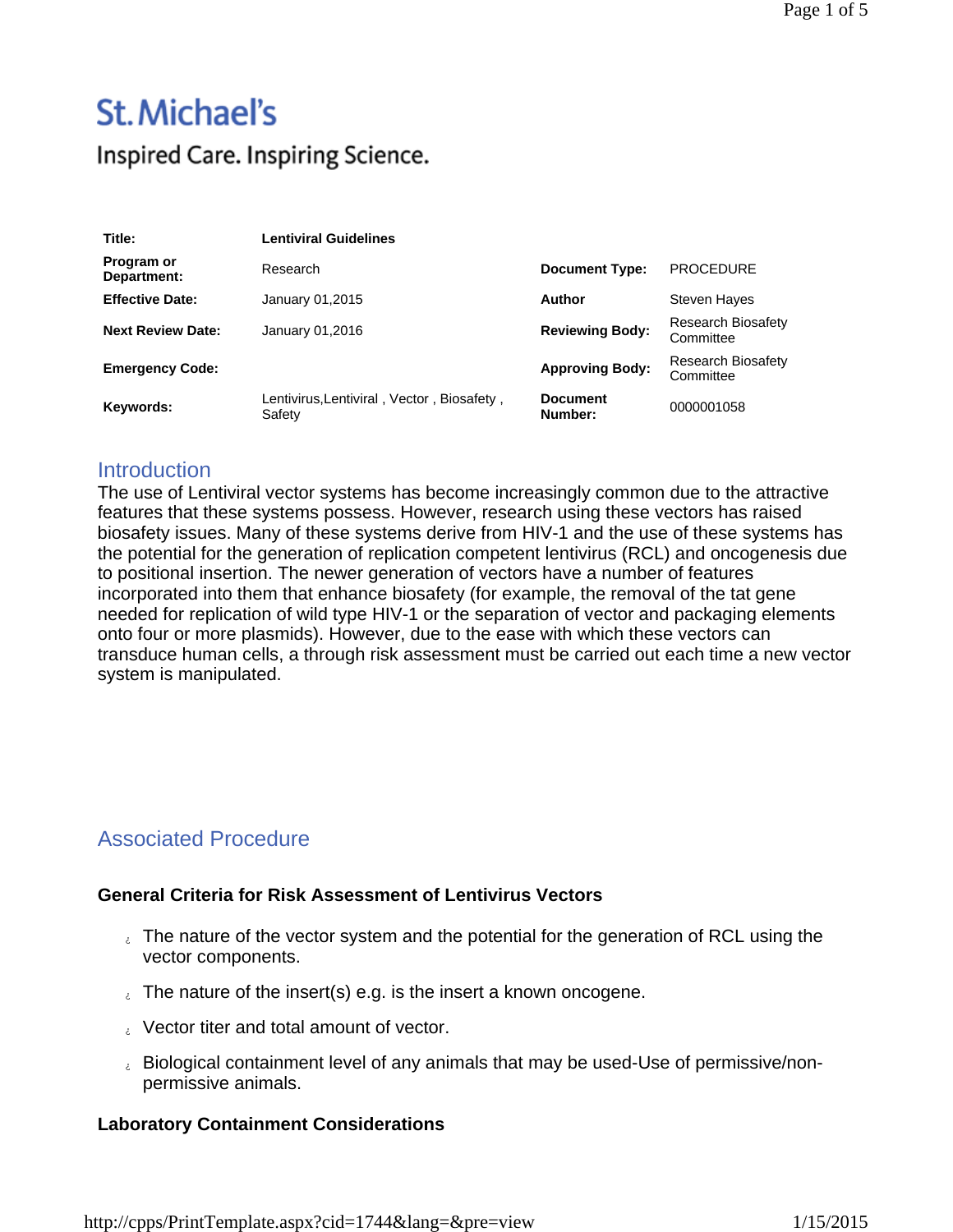When using the newer generation of Lentiviral vectors, either BSL-2 or enhanced BSL-2 containment (the use of BSL-3 techniques, performed in a BSL-2 environment) is usually most appropriate. However, which level is most appropriate should be determined only after completing a through risk assessment and in consultation with the Research Biosafety Committee (RBC). Note that only BSL-1, BSL-2 and enhanced BSL-2 are permitted at the LKSKI.

It is strongly advised that all Lentiviral work be done during regular working hours. This is to ensure the worker's safety in the event of an accident.

All Lentiviral work will be performed in room 5-047. Access to this room, is by key card and access will only be given to those workers that have satisfactorily completed Lentiviral training. Proper signage, preventing unauthorized entry to the lab must be posted on the outer door when work is in progress. Pam Plant maintains a Lentivirus BSC calendar. Please consult with her regarding its location and use.

Housekeeping staff will be prohibited from entering the room. Therefore all users of the room must participate in the cleaning of the room. On a monthly basis, or as needs arise, users must clean and disinfect the floors.

#### **Personal Protective Equipment**

All persons working with Lentiviruses must wear a lab coat at all times. Lab coats with elasticized cuffs must be worn to ensure that unprotected skin is not exposed. These lab coats are not to be worn outside of the Lentivirus room and must be laundered on a regular basis. In the event of a spill onto the lab coat, it must be autoclaved first, before being laundered.

All workers must double glove when working with virus and the outer pair should be replaced regularly. The gloves must extend to cover the cuff of the lab coat. Do not spray gloves with 70% ethanol or other chemicals as this has been shown to increase the permeability of gloves, which compromises their protective ability.

Laboratory appropriate clothing only is permitted in the Lentivirus room. No shorts, open toed shoes or sandals are permitted. Hair must be tied back and absolutely no eating or drinking is allowed. Eye protection must be worn. Eye goggles and face masks are provided in the room.

At the end of the experiment, lab coats must be hung up on the hooks provided, hands must be washed and you must ensure that all doors are thoroughly closed and locked.

#### **Prior to commencing experimental work**

- $_{\circ}$  Turn on BSC and clean the inside surfaces with 70% Ethanol or diluted Virox (1:10).
- **Allow the BSC to run for at least 5 minutes.**
- **Disinfect the exterior of all material going into the BSC with 70% Ethanol.**
- Place biohazard bags, waste containers, paper towels, tape, a spray bottle containing diluted Virox (1:10 dilution) in the BSC.
- $\epsilon$  Note: Virox is made from a concentrate then diluted to the appropriate dilution. It has a shelf life of only 30 days in its diluted state. Please put date of preparation on any container of diluted Virox. Discard any old Virox when preparing a fresh batch.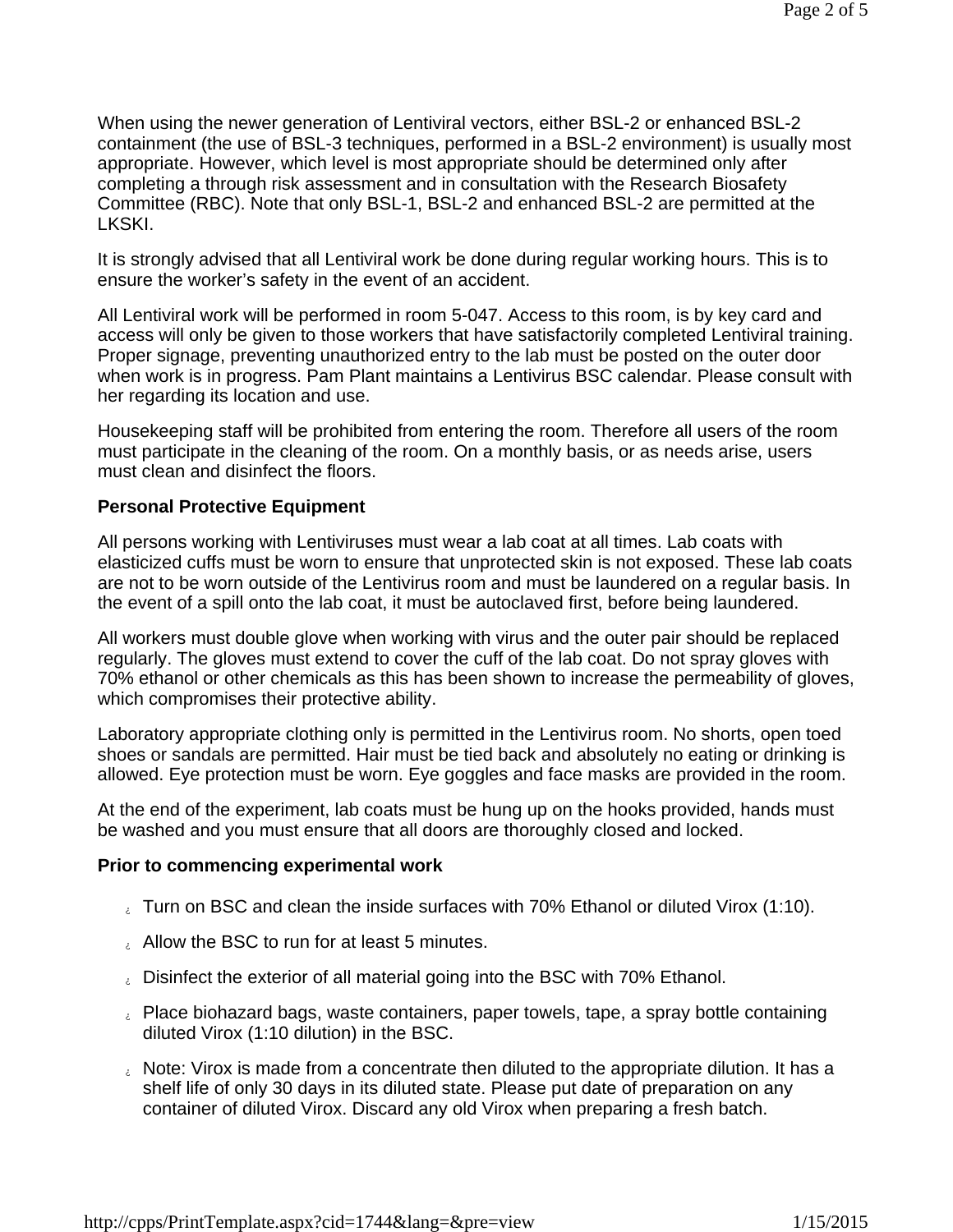$\epsilon$  All work in the hood must be conducted on absorbent pad (plastic side down). Ensure that enough pads are present in the BSC to cover the area of your work.

Note that the use of sharps (glass pipettes, needles etc) in the BSC is prohibited.

#### **When using Lentiviral vectors**

Avoid the generation of aerosols. The use of the BSC vacuum is prohibited as this is a likely source of aerosols.

Do not touch anything outside of the BSC with dirty gloves. Replace gloves with clean gloves, inside the hood, discarding the dirty gloves in the biohazard bag, before touching anything outside of the BSC e.g. an incubator.

All liquid waste must be thoroughly bleached inside the BSC before being discarded. Liquid waste is decanted into a large bottle containing at least 100mls of undiluted bleach. Once all liquid waste has been generated and discarded, add an additional 100ml, close off the bottle, ensure the exterior surface has been decontaminated, then place bottle on the right hand side of the sink. Ensure that the bottle has been labeled with your name, date and time at which the decontamination was started. Bottles should be left for 24 hours to ensure complete deactivation of the virus. Liquids that have been thoroughly bleached can be disposed of down the sink with large quantities of water. Please be considerate to others working in the room when discarding bleach as it is very volatile.

All solid waste should be placed into a plastic bag in the hood. Pipette tips should be placed into a plastic box (e.g. a P1000 tip box) then placed in the bag. Serological pipettes should be placed back in their sleeves then into the bag. Once all solid waste has been disposed of, the bag should be sealed, placed into a second bag, which is then sealed and its exterior disinfected with 70% Ethanol. This bag can then be autoclaved. Do not autoclave any item that contains bleach, as this will liberate Chlorine gas.

After removal of all garbage from the hood, it should be washed down with diluted Virox: allow the surface to remain wet for at least 30 seconds, and then wipe down the hood. UV irradiation can be used to ensure microbial decontamination, but note that UV irradiation has no effect on Lentiviruses.

#### Transport of Virus

Any cells that are with or are producing viral vectors should be carried to and from the BSC in a sealable container, lined with absorbent material. Inside of incubators, the lid can be opened to allow gaseous exchange.

If cells have to be removed from room 5-047, it is advisable to only move them 3 days post infection. This is the theoretical lifespan of the virus in solution. Before moving the cells however, remove all medium and thoroughly wash the cells (5 times), taking care to treat all washes as contaminated waste and decontaminate it according to the previous guidelines.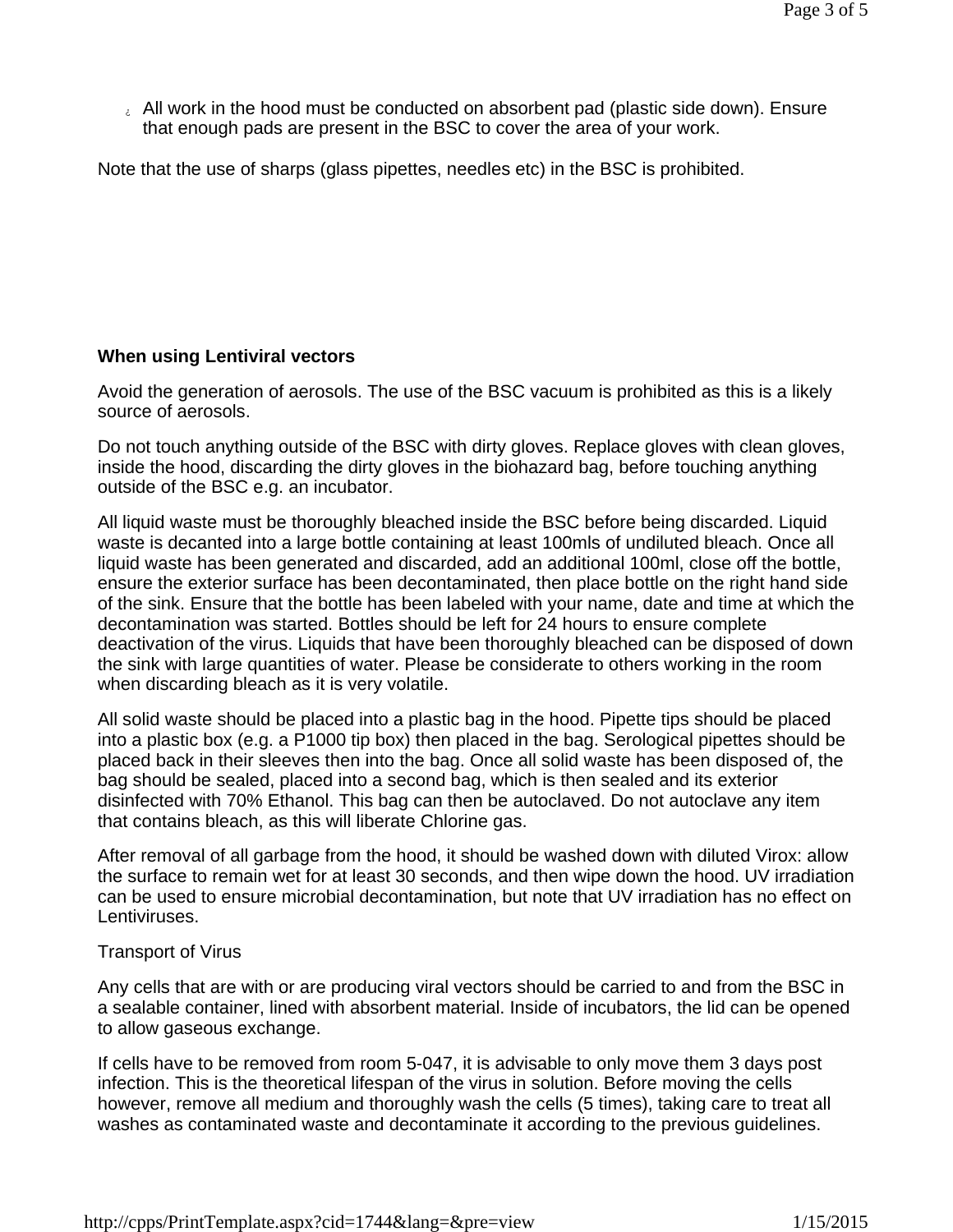#### **Use of Incubators**

There are two incubators in the lentivirus room. One is a Heracell 150i and the other a NuAire Autoflow..

All users will be assigned shelf space within incubators and these space allocations will be posted on the incubator doors, so that any problems can be reported to the appropriate individual.

All work should be done in vented tissue culture flasks. However, if tissue culture plates are used, they must be stored in the incubators in sealable containers, which can be opened in the incubators to allow gaseous exchange.

The incubators will be decontaminated and cleaned every 6 months.

#### **Spill Procedure**

#### *Small Scale spill*

- $\epsilon$  Advise all those in the area that a spill is present.
- **Ensure that you are wearing all necessary protective clothing, gloves and eye protection.**
- **Allow 30 mins for aerosols to settle.**
- **Gently cover the spill in paper towels starting from the outside and working your way in.**
- Remove any spray attachments from the diluted Virox bottle and apply the Virox onto the paper towels, again working from the outside towards the centre.
- $\epsilon$  Allow 2mins, before carefully discarding the paper towels into a biohazard bag. Dry any remaining liquid with more paper towels. Discard them as before.
- $\epsilon$  Apply more Virox to the area. Allow it to stand for 5 mins then dry with paper towels, discarding as before.
- Wash area with 70% Ethanol. Dry with paper towels discarding them into waste as before.
- **Discard outer gloves into waste bag then put fresh pair on.**
- **Autoclave garbage bag immediately.**

#### **Large Scale Spill (Code Brown)**

- In the event of a catastrophic failure of the ultracentrifuge or a spill of large volumes of Lentiviral Vector:-
- $\epsilon$  Advice all those in the area that a major spill is present, then leave the area immediately.